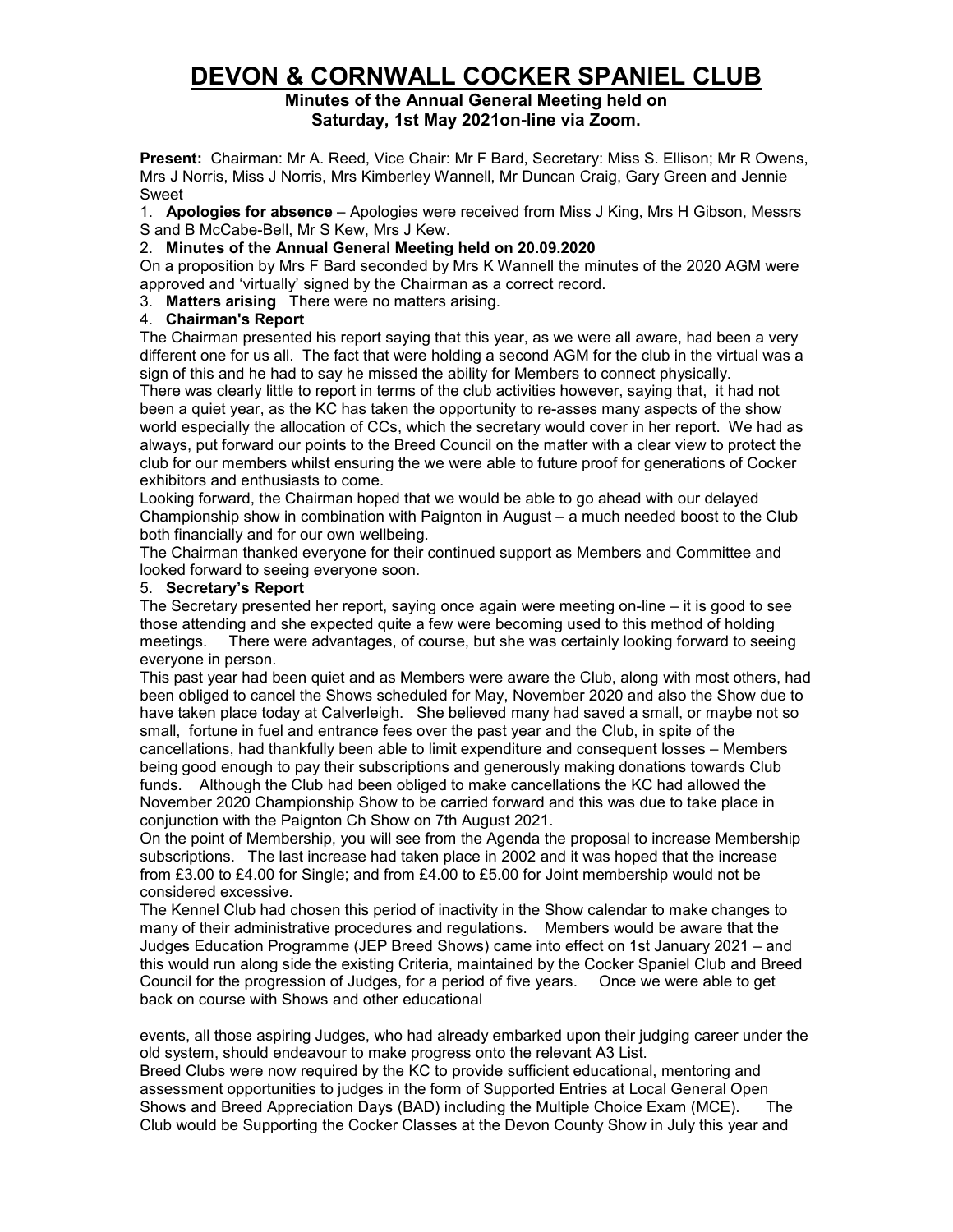South Western Gundog in the Autumn and it was anticipated that a BAD/MCE would form part of the 2022 calendar.

Also effective from 1st January 2021 the KC had confirmed, as a condition of the Registration of the Club, that in addition to the adoption of the Kennel Club Code of Ethics the Club adopt the Rules set out in Section C of the KC Year Book (Item 9 on the Agenda). It should be noted that the KC Code was addressed to all members, committee members and volunteers acting on behalf of the KC – the "Code" included Ethics, Best Practice for Judges; Code of Conduct for participants at licensed events and Welfare/Safety of Dogs. The Secretary asked Members to make themselves aware of the Regulations – which appled particularly to anyone helping out on a Show/event day; and in fact anyone involved or taking part.

Members would be aware of the trend towards the falling number of entries at all level of Shows over the past years – in Cockers it could be 50% down at some shows; The Kennel Club had been looking at ways of encouraging entries and promoting dog showing. As part of their review, during the latter part of last year, the KC issued a notification to all our Breed Club Secretaries requesting feedback on their proposal for allocating CC Status to Clubs (from 2024- 28) and the discontinuance of the Rotation system; they had suggested, to assist in making a decision, they would support any Clubs who amalgamated by confirming the newly formed club annual CC Status for the following ten years. The method of future CC allocation would be calculated on the basis of the number of entries at a Club Ch Show over the past five year period. Members would appreciate that the number of Cocker Clubs exceeded the number of CC's allocated to the Breed Clubs in any one year – hence the Rotation system which had successfully in existed for a number of years. The Breed Council and Member Clubs had been invited to an on-line meeting with the Kennel Club, at which the KC Secretary and a Board Member made a presentation in support of and reasoning behind their proposals. From those Club's in attendance it had been made clear to the KC that the current Rotation system worked well and there was no desire or need to change. In fact the KC Representatives gave the impression that they had appreciated what had been said and it also transpired they were offering two extra sets of CC's annually to the Breed. They did not expect any Clubs to amalgamate if they did not wish to.

After this meeting there had been some correspondence between the Breed Council, the KC and Member Clubs, followed by a request from the KC that submissions be made by the end of January 2021 to support maintaining the status quo – or otherwise. The Club had submitted their report to the KC and the outcome of the KC Board's decision on The Future Allocation of CC's 2024-28 was expected after their meeting in May 2021. *A copy of the Club's letter to the KC was available from the Secretary on request.*

At present the future CC Status of the Club, and our other Breed Clubs, was uncertain. The Secretary thanked all Members for their continued support.

#### 6. **Treasurer's Report**

The Treasurer presented the audited accounts for the year ended 31<sup>st</sup> December 2020, copies having been circulated.

The state of the accounts remained solid despite the heavy impact of the current crisis. As expected, the Club had no significant income during the year with the cancellation of all the shows and events in 2020. Despite that, loyal members had paid their subscriptions and several had made very kind donations. The sale of some of the clubs unused trophies h The sale of some of the clubs unused trophies had raised some £200 towards Club funds.

Some costs had been incurred due to the cancellation of the May 2020 Open Show and the delay of the Championship show, as well as the annual fixed costs. The Club had made a donation to St Margaret's Hospice in Taunton following the death of our Treasurer, Linda.

The income received for the year of £331.00 with expenditure of £1101.03had resulted in a nett loss of £770.03.

The Club, however, remained financially sound with cash in hand of £66.29 and £3269.98 in the Bank.

The Accounts were accepted on a proposal by Mrs Fran Bard and seconded by Duncan Craig. 7. **Appointment of Auditor for 2021**

The Treasurer confirmed that the Auditor, Mr J.H. Angus, had agreed to carry out the audit of the accounts for the coming year. The appointment was unanimously approved.

#### 8. **Review of Honoraria**

The Honoraria to be paid for the year ended 2020 had been confirmed at £350.00 for the Secretary and £200.00 for the Treasurer. On this occasion, given the financial situation, both Honorary Officers declined their Honoraria. The Honoraria for the year ended 31.12.2021 was confirmed at £350.00 for the Secretary and £200.00 for the Treasurer.